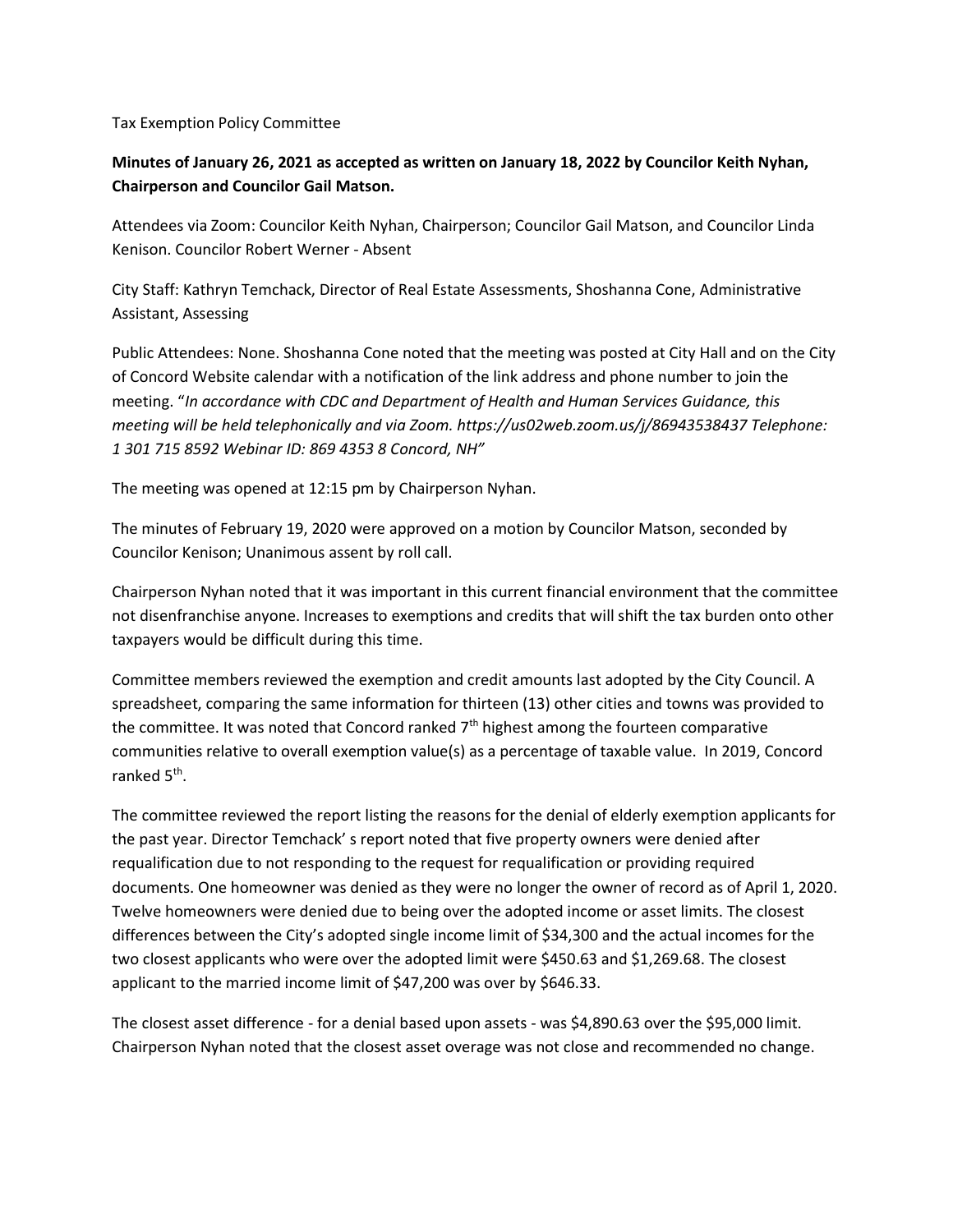Director Temchack reported that in 2020 there was an increase of 1.6% for cost of living to social security wages which equated to monthly changes of \$24 for single recipients and \$40 for married recipients. State law does exempt some sources of income from the net income calculation however the Stimulus Relief payments are not excluded as income. Increases to the current adopted income amounts would be needed to account for the \$1,200 (single) and \$2,400 (married) Stimulus Relief Payments. It is understood that these stimulus payments are not on-going and may only impact the adopted income amounts for the 2021 tax year applicants with a likely reduction to the income amounts after tax year 2021. In order to accommodate the closest denials due to overages above the adopted income levels, changes in SSI payments, and Stimulus Relief payments, an increase of at least \$1,939 for single applicants and \$3,527 for married applicants would be needed. After review, the committee agreed increases to the current income levels were appropriate. A recommendation was made to increase the income levels to \$36,250 for single applicants and \$50,750 for married applicants. Motion by Councilor Kenison, second by Councilor Matson; unanimous assent by roll call. It was noted that it was likely that the income levels would be lowered in the future as the Stimulus Relief payments are not on-going.

The committee reviewed the (2020) total property valuation to the pre-recession valuation (2008) and the changes in the tax rate during that same time period. For the second time in twelve years, the current year valuation surpassed the pre-recession valuation. The total valuation before deducting optional exemptions in 2008 was \$4,342,000,500 and \$4,724,358,442 in 2020. The municipal portion of the tax rate has increased from \$6.84 in 2008 to \$9.32 in 2020.

The current elderly exemption amounts are \$73,000 for ages 65-74; \$119,000 for ages 75-79 and \$203,000 for 80 and older.

The committee noted that unlike the elderly exemption, there is no financial means testing for the blind exemption. Accordingly, the committee expressed its belief that the City's state delegation should be encouraged to consider legislating financial means testing for the blind exemption. The current adopted blind exemption is \$120,234.

Councilor Kenison made a motion to make no changes to the current exemption and credit amounts for the Elderly Exemption, Blind Exemption or the current Veteran Credit amounts. Motion was seconded by Councilor Matson; Unanimous assent by roll call.

RSA 72:85 was enacted to exempt electric energy storage systems as an optional exemption. In 2020 the committee recommended that the Assessing Department send letters to current qualified homeowners receiving the solar exemption. One hundred forty-six (146) letters were sent; 105 responded. Presently there are about five (5) with some type of electric storage system. It was agreed by all that encouraging property owners to install/add electric energy storage systems is consistent with the City's desire for sustainability and the reduction of greenhouse gas emissions by implementing energy efficiency projects. While it is the committee's hope that more systems will be installed, given the pressures on this year's budget, Councilors Matson and Nyhan voted against a storage exemption